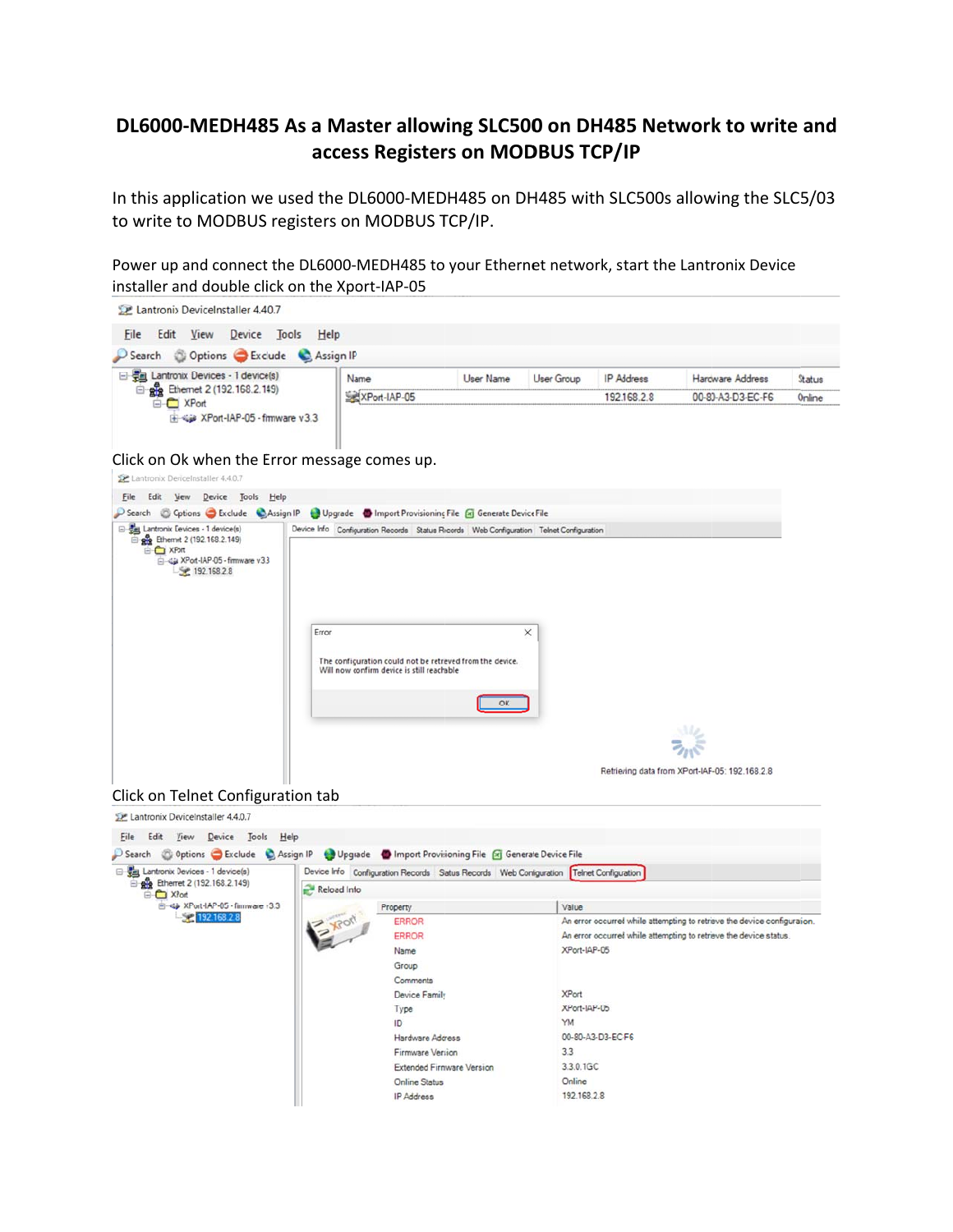Click on Connect and hit the Enter key right after that.

Lantronix DeviceInstaller 4.4.0.7



Set Network IP settings and make sure that option 2 is exactly as those highlighted in blue. Also using option5 Set the Units IDs to IP address Table here we mapped Slave IDs 1-10 to the IP address 192.168.2.149 of our PC running the MODBUS Simulator, Then type S for save and exit, and close the Lantronix Device Installer.

Please note that from the last octet of the DL6000 IP address is it's node address number on the DH485, here our DL6000 DH485 node address is 8 please refer to manual for details.

Lantronix DeviceInstaller 4.4.0.7

| 日 题 Lantronix Devices - 1 device(s)               | Device Info Configuration Records Status Records Web Configuration Telnet Configuration |
|---------------------------------------------------|-----------------------------------------------------------------------------------------|
| B gg Ethernet 2 (192.168.2.149)<br><b>E</b> XPort | IP Address: 192,168.2.8<br>Port: 9999<br>Disconnect Clear                               |
| XPort-IAP-05 - firmware v3.3<br>$-192.168.2.8$    | Model: Device Server Plus+! (Firmware Code:YM)                                          |
|                                                   | Modbus/TCP to RTU Bridge Setup<br>1) Network/IP Settings:                               |
|                                                   | IP Address  192.168.2.8                                                                 |
|                                                   | Default Gateway  --- not set ---                                                        |
|                                                   | Netmask  255.255.255.0                                                                  |
|                                                   | 2) Serial & Mode Settings:                                                              |
|                                                   | Protocol<br>Modbus/RTU, Master attached                                                 |
|                                                   | Serial Interface  19200, 8, N, 1, RS232                                                 |
|                                                   | 3) Modem/Configurable Pin Settings:                                                     |
|                                                   | $CPI$ $GPIO$ $(In)$                                                                     |
|                                                   | $CP2$ $GPIO (In)$                                                                       |
|                                                   | $CP3$ $GPIO (In)$                                                                       |
|                                                   | 4) Advanced Modbus Protocol settings:                                                   |
|                                                   | Modbus/TCP Port  00502                                                                  |
|                                                   | MB/TCP Exception Codes  Yes (return 00AH and 00BH)                                      |
|                                                   | Char, Message Timeout  00050msec, 05000msec                                             |
|                                                   | 5) Unit ID -> IP Address Table:                                                         |
|                                                   | Close Idle Sockets  10sec                                                               |
|                                                   | Redundant Entry Retry  Feature Disabled                                                 |
|                                                   | 001-010: 192.168.2.143                                                                  |
|                                                   | 7) Security                                                                             |
|                                                   | SNMP  Enabled                                                                           |
|                                                   | SNMP Community Name  public                                                             |
|                                                   | Telnet Setup  Enabled                                                                   |
|                                                   | Telnet Debug  Enabled                                                                   |
|                                                   | TFTP Download  Enabled                                                                  |
|                                                   | Port 77FEh  Enabled                                                                     |
|                                                   | Web Server  Enabled                                                                     |
|                                                   | Web Setup  Enabled                                                                      |
|                                                   | ECHO  Disabled                                                                          |
|                                                   | Enhanced Password  Disabled                                                             |
|                                                   | D) efault settings, S) ave, Q) uit without save                                         |
|                                                   | Select Command or parameter set (15) to change:                                         |

Ready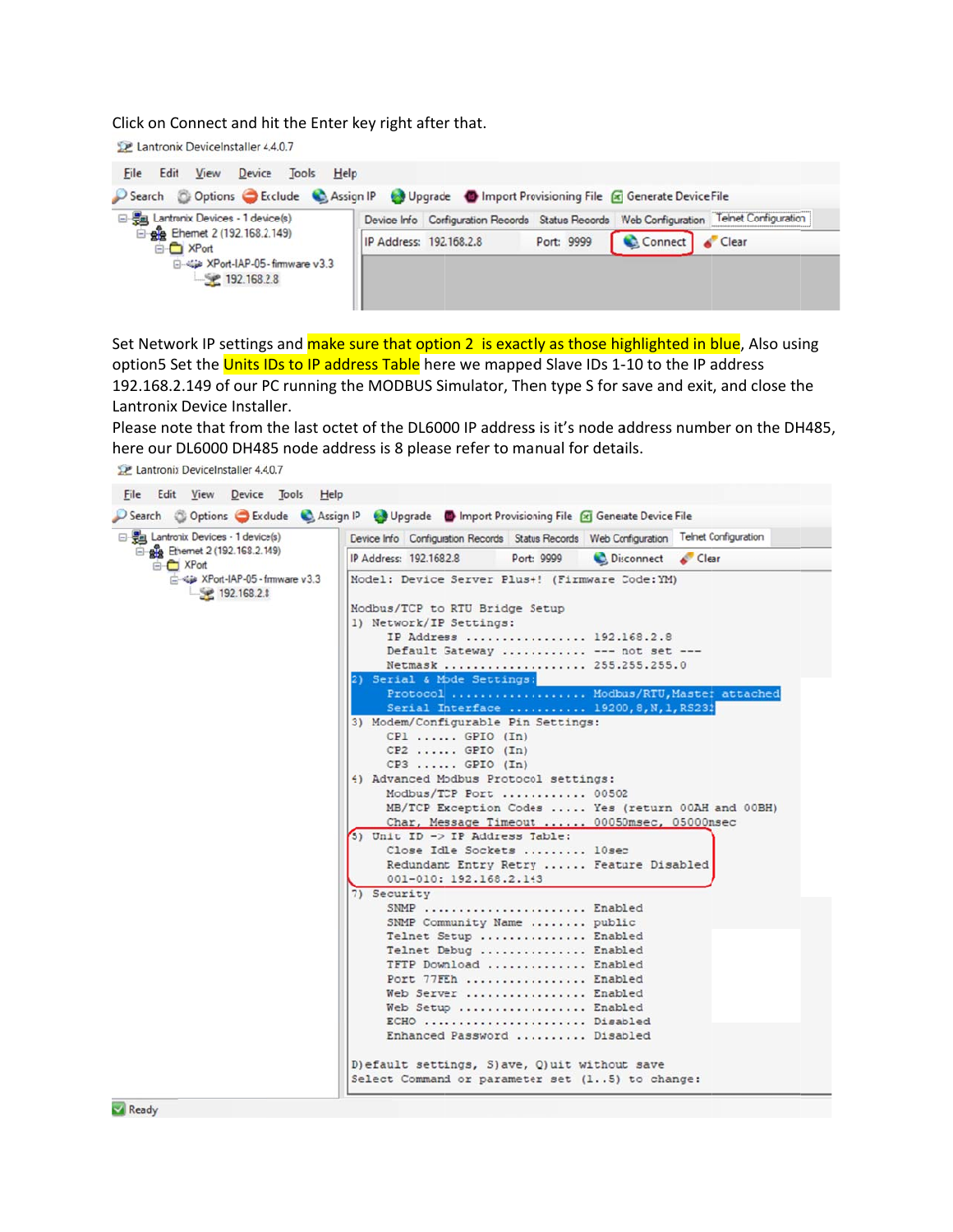Start the EQ32 Equustek configuration software and click on DL6000, then to select the way you are connected serially to configure the DL6000 click on the drop menu of the (COM Port Selection) to select the RS232 comport or the USB comport you found under device manager if you are using USB.



Click on Configure in the DL6000 main menu, click on Next in the Configure Online parameters window.



From (MODBUS Device Type) drop menu select Master, and for Destination data Address Decoding depending on your PLC and the devices connected choose one of the three options.

PLC's and SLC's - (NXYY:Z)

Use this format if the SLC, PLC, or other device allows up to 999:9999 to be entered for the file:word.

 $\Box$  X – Registers or Coils  $\rightarrow$  0 = 0X, 1 = 1X, 3 = 3X, 4 = 4X

 $\Box$  YY - Slave address  $\rightarrow$  1 to 99

```
\Box Z – Register address \rightarrow 1 to 9999
```
Example: N41:3036 will access register 43036 from Modbus Slave address 1.

 $SLC's - (NXYZ:Z)$ 

Use this format if the SLC, PLC, or other device allows up to 999:999 to be entered for the file:word.

 $\Box$  X – Registers or Coils  $\rightarrow$  0 = 0X, 1 = 1X, 3 = 3X, 4 = 4X

 $\Box$  Y – Slave address  $\rightarrow$  1 to 9

□ Z:Z – Register address  $\rightarrow$  Z before the colon ':' – Thousands digit  $\rightarrow$  0 to 9

 $\Box$  Z after the colon ':' - Ones to Hundreds digits  $\rightarrow$  0 to 999

Example: N413:36 will access register 43036 from Modbus Slave address 1.

NOTE: Z:Z cannot equal 0:0. The minimum value for Z:Z is 0:1.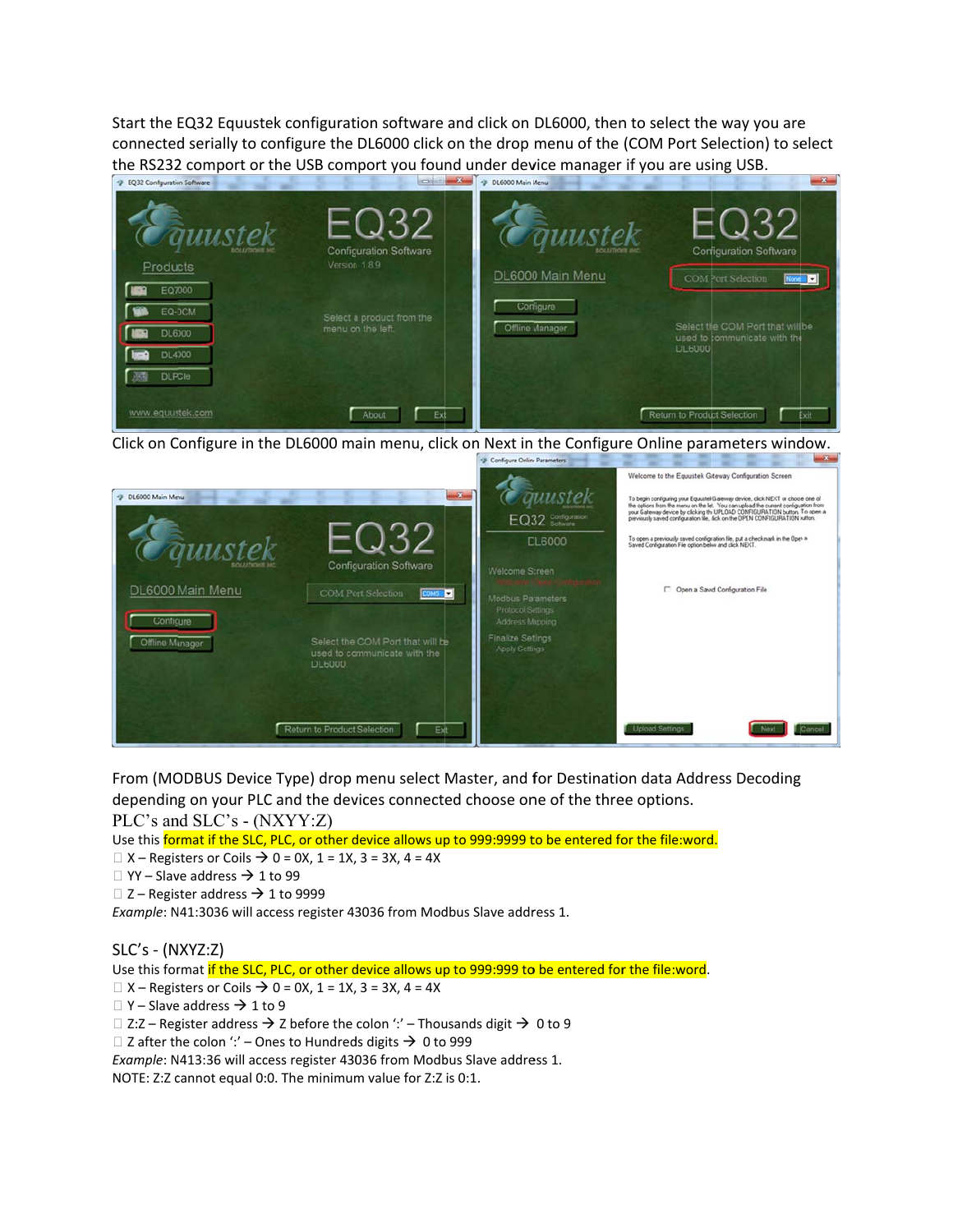## MicroLogix's and SLC's - (NYXZ:Z)

Use this format if the SLC, PLC, or other device allows up to 255:255 to be entered for the file:word.

 $\Box$  Y – Slave address  $\rightarrow$  0 = slave address 1, 1 = slave address 2, 2 = slave address 3

 $\Box$  X – Registers or Coils  $\rightarrow$  0 = 0X, 1 = 1X, 3 = 3X, 4 = 4X

□ Z:Z – Register address  $\rightarrow$  Z before the colon ':' – Thousands digit  $\rightarrow$  0 to 9

□ Z after the colon ':' – Ones to Hundreds digits  $\rightarrow$  0 to 255

Example: N43:36 will access register 43036 from Modbus Slave address 1.

NOTES: 1. Z:Z cannot equal 0:0. The minimum value for Z:Z is 0:1.

2. Slave address 3 cannot access registers or coils above 5255.

In our case here we selected NYXZ:z since our device allow up to 255:255 to be entered for the file:word.

Click on Next then click Finish to download the configuration to the DL6000.

| <sup>4</sup> Configure Online Parameters                                    | ×                                                                                                                                                                                                              | Configure Online Parameters                                                   |                                                                                                                                                                                                                                                                                |
|-----------------------------------------------------------------------------|----------------------------------------------------------------------------------------------------------------------------------------------------------------------------------------------------------------|-------------------------------------------------------------------------------|--------------------------------------------------------------------------------------------------------------------------------------------------------------------------------------------------------------------------------------------------------------------------------|
| EQ32 Sonfiguration                                                          | <b>Modbus Settings</b><br>The following settings are used to determine the type of Allan-Bradley processer<br>nessages will be sent to and f broadcast messages are to be sent to the<br>Alan-Bradley network. | EQ32 Configuration                                                            | <b>Apply Configuration Settings</b><br>To download the configuration settings to the gateway device, select the Download<br>Configuration option and click the FINSH button. You may also save your<br>configuration settings by selecting one of the other options available. |
| <b>DL6000</b><br>Welcome Screen<br>Welcome / Open Contiguration             | Modbus Device Type<br>Master<br>$\overline{\phantom{a}}$                                                                                                                                                       | DL6000<br>Welcome Screen<br>Welcome / Open Configuration                      | C Download Configuration<br>C Download and Save Configuration                                                                                                                                                                                                                  |
| Modbus Parameters<br>Address Mapping<br>Finalize Settings<br>Apply Settings | Destination Data Table Address Decoding<br>C SLC/PLC-NXYY-Z<br>C SLC/PLC-NXYZ:Z<br>F Micrologix - NYXZ:Z                                                                                                       | Modbus Parameters<br>Protocol Setings<br>Address Mapping<br>Finalize Settings | C Save Configuration                                                                                                                                                                                                                                                           |
|                                                                             | <b>Upload Settings</b><br>Cancel<br>Back                                                                                                                                                                       |                                                                               | <b>Upload Settings</b><br>Cancel<br><b>Back</b>                                                                                                                                                                                                                                |

A message will come asking to press the Configure push button switch on the right hand side of the DL6000 to put it in configuration mode, press that and then click on OK



Wait until downloading is completed and a successful message appears, close the EQ32 software and press the RESET Push Button Switch on the left hand side of the DL6000 to put the unit online.

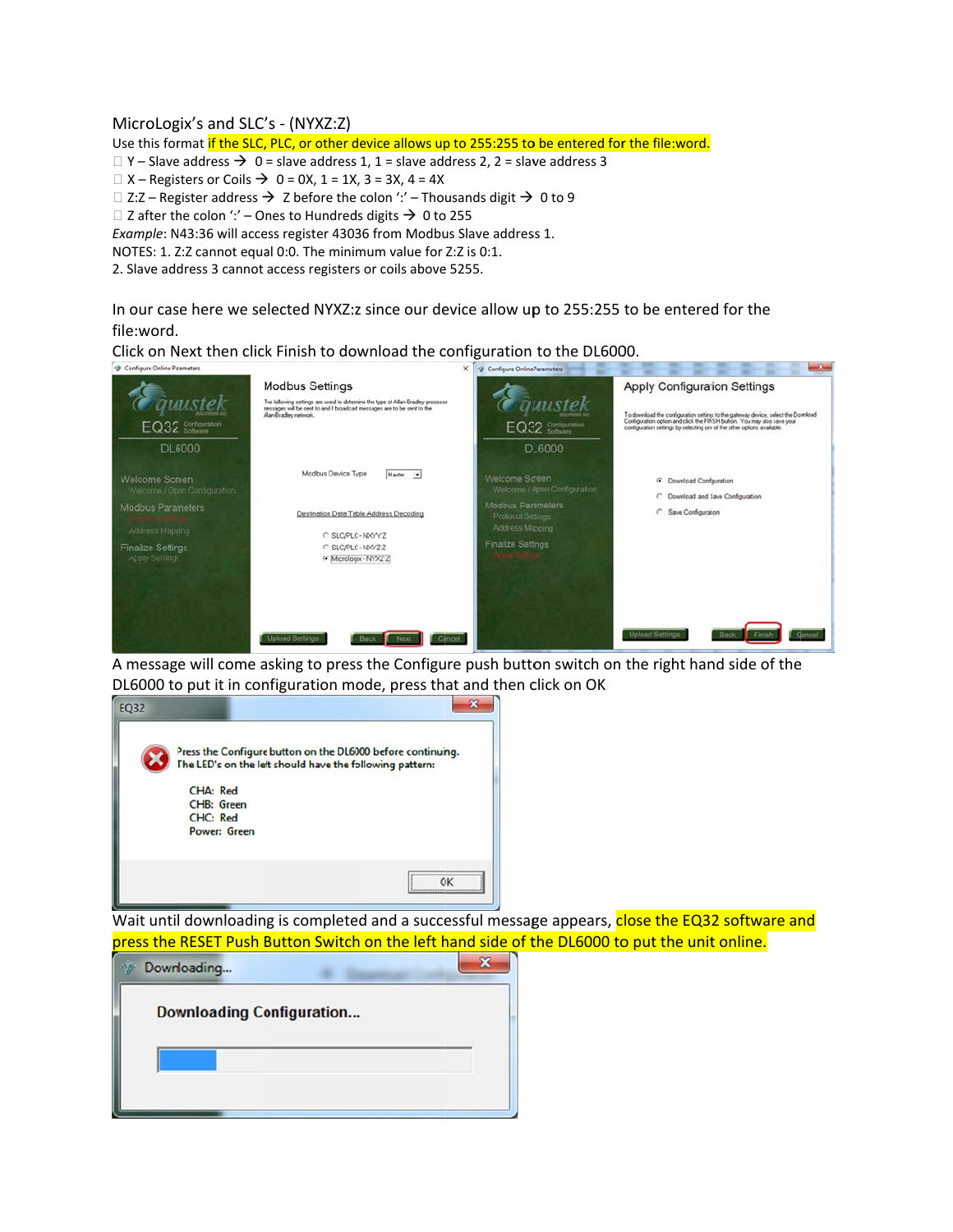To verify that our setting, we had the DL6000-MEDH485 connected to a DH485 network shown with our DL3500-DF1/DH485 browsing the network using RSLINX.



Then created a command to write form 14 words from Integer file N7:0 in our SLC503 to registers 40001-40014, using our Allan-Bradley to Modbus Mapping Program we found out the Data Table address of our Target Device for the command which here is N40:1

| Allan-Bradley / Modicon Mapping Program                                                                                                                                                                                                             | Ver 1.3<br>×                                                              |
|-----------------------------------------------------------------------------------------------------------------------------------------------------------------------------------------------------------------------------------------------------|---------------------------------------------------------------------------|
| Guustek                                                                                                                                                                                                                                             | <b>Allan-Bradley / Modicon</b><br><b>Mapping Program</b><br>Exit<br>About |
| G Master<br>$C$ Slave                                                                                                                                                                                                                               |                                                                           |
| PLC Type Commands<br>PLC-3 Word Range Read/Write FPLC-5 Typed Read/Write<br><b>Addressing Format</b><br>C NXYY-Z C NXYZ-Z G NYXZ-Z<br>Modbus Address and Command<br>Message Type   Write<br>Modbus Command   16 - Pre-set Multiple Registers (4X) - |                                                                           |
| $(1-255, 1000-1255,$<br>Start Register<br>$\overline{1}$<br>Slave Address<br>$\overline{1}$<br>$(1-3)$                                                                                                                                              |                                                                           |
| <b>Translate</b><br>Data Table Address                                                                                                                                                                                                              | N40:1                                                                     |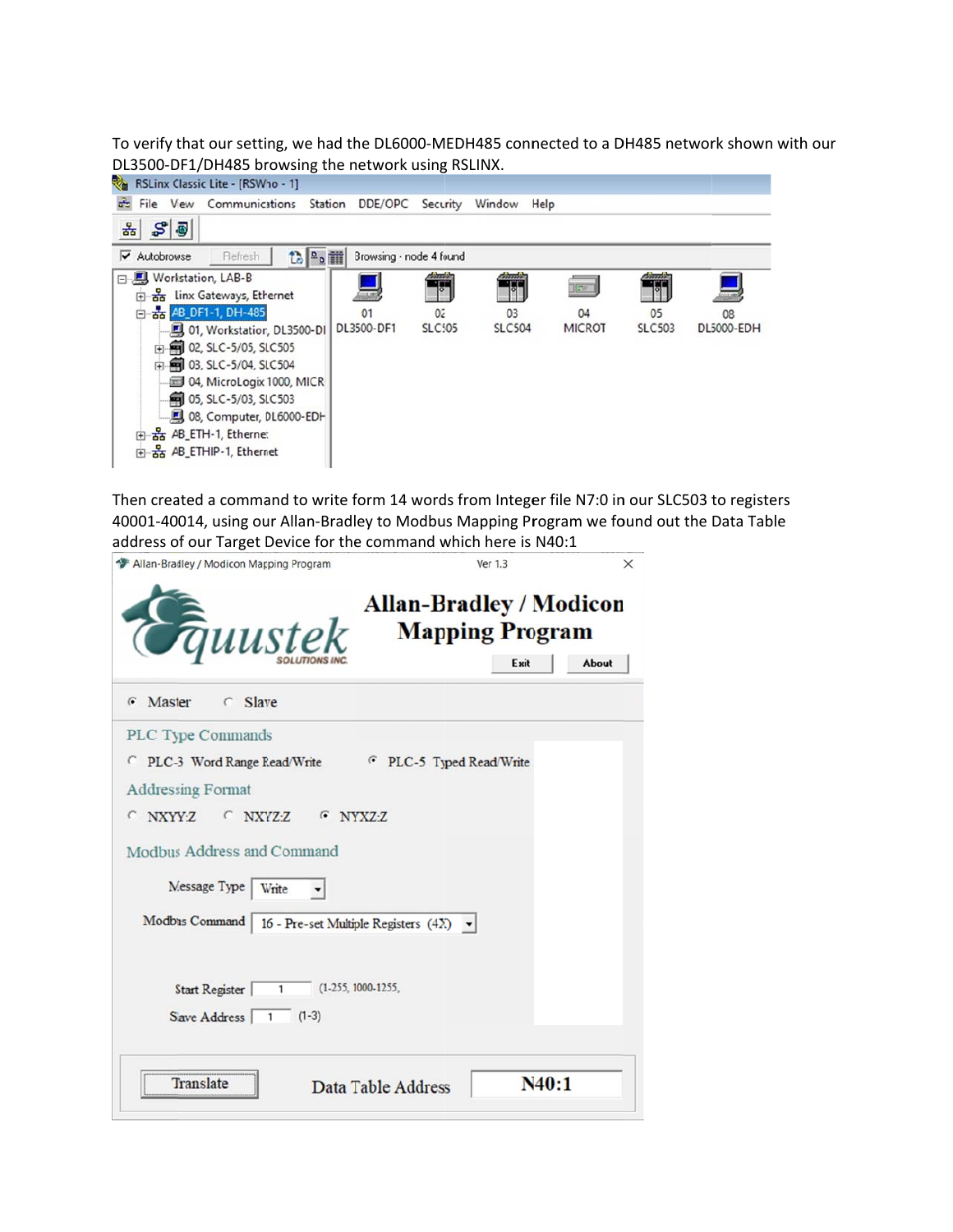| MSG - N9:0: (14 Elements)                                                                                                                                                                                                                                                                                                                               | ▣<br>- - 11                                                                                                                                                                                                                                                                                                          |
|---------------------------------------------------------------------------------------------------------------------------------------------------------------------------------------------------------------------------------------------------------------------------------------------------------------------------------------------------------|----------------------------------------------------------------------------------------------------------------------------------------------------------------------------------------------------------------------------------------------------------------------------------------------------------------------|
| General i<br>This Controller<br>Communication Command:<br>PLC5 Write<br>Data Table Address:<br>$N$ 7:0<br>Size in Elements:<br>14<br>Channel::<br>Target Device<br>Message Timeout :<br>135<br>Data Table Address:<br>N40:1<br>(octal):<br>Local Node Addr (dec):<br>$ 10\rangle$<br>l8<br>Local / Remote :<br>Local<br>Error Description:<br>No errors | Control Bits<br>Ignore if timed out (TO): 0<br>To be retried (NR): $\boxed{0}$<br>Awaiting Execution (EW): 0<br>Continuous Run (CO): 0<br>Error $(ER):$ $\boxed{0}$<br>Message done (DN): 1<br>Message Transmitting (ST): 0<br>Message Enabled (EN): 1<br>Waiting for Queue Space : 0<br>Error<br>Error Code(Hex): 0 |
|                                                                                                                                                                                                                                                                                                                                                         |                                                                                                                                                                                                                                                                                                                      |

| <b>YE LAD 2</b>                                    | 叵                                                                                                                                                                                                                                                                    |
|----------------------------------------------------|----------------------------------------------------------------------------------------------------------------------------------------------------------------------------------------------------------------------------------------------------------------------|
| $F_H M \otimes  \otimes \times  \boxtimes \otimes$ |                                                                                                                                                                                                                                                                      |
| B3:0<br>0000                                       | -MSG<br>(EN)<br>Read/Write Message<br>Peer-To-Peer<br>Type<br>$_{\rm (DN)}$<br>Write<br>Read/Write<br>PLC <sub>5</sub><br><b>Target Device</b><br>(ER)<br>Local/Remote<br>Local<br><b>Control Block</b><br>N9:0<br>14<br>Control Block Length<br><b>Setup Screen</b> |